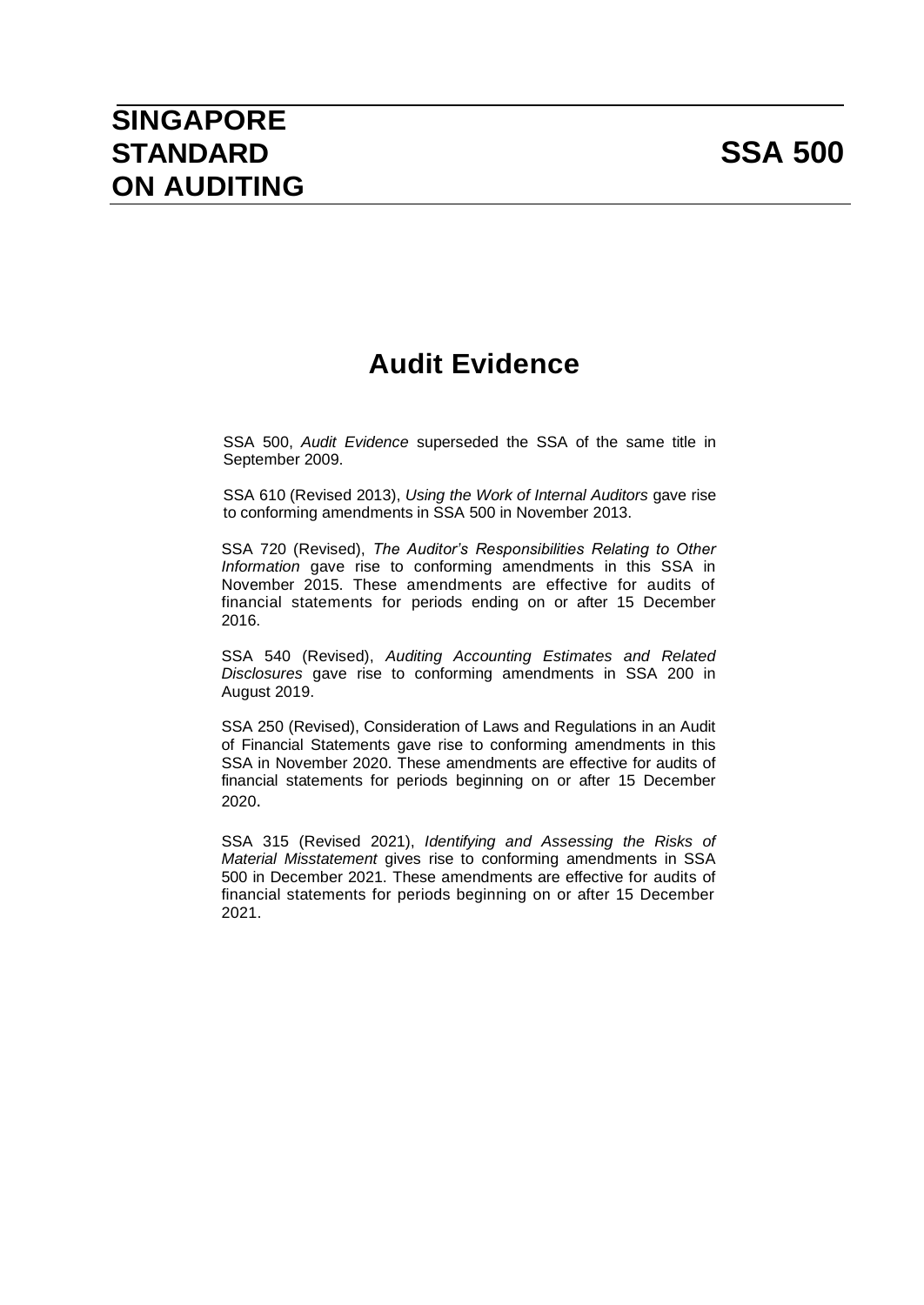# **SINGAPORE STANDARD ON AUDITING 500 AUDIT EVIDENCE**

(Effective for audits of financial statements for periods beginning on or after 15 December 2021)

#### **CONTENTS**

| Foreword                                                        | Paragraph      |
|-----------------------------------------------------------------|----------------|
| <b>Introduction</b>                                             |                |
| Scope of this SSA                                               | $1 - 2$        |
| <b>Effective Date</b>                                           | 3              |
| Objective                                                       | $\overline{4}$ |
| <b>Definitions</b>                                              | 5              |
| <b>Requirements</b>                                             |                |
| Sufficient Appropriate Audit Evidence                           | 6              |
| Information to Be Used as Audit Evidence                        | $7-9$          |
| Selecting Items for Testing to Obtain Audit Evidence            | 10             |
| Inconsistency in, or Doubts over Reliability of, Audit Evidence | 11             |
| <b>Application and Other Explanatory Material</b>               |                |
| Sufficient Appropriate Audit Evidence                           | A1-A25         |
| Information to Be Used as Audit Evidence                        | A26-A51        |
| Selecting Items for Testing to Obtain Audit Evidence            | A52-A56        |
| Inconsistency in, or Doubts over Reliability of, Audit Evidence | A57            |

Singapore Standard on Auditing (SSA) 500, *Audit Evidence* should be read in conjunction with SSA 200, *Overall Objectives of the Independent Auditor and the Conduct of an Audit in Accordance with Singapore Standards on Auditing*.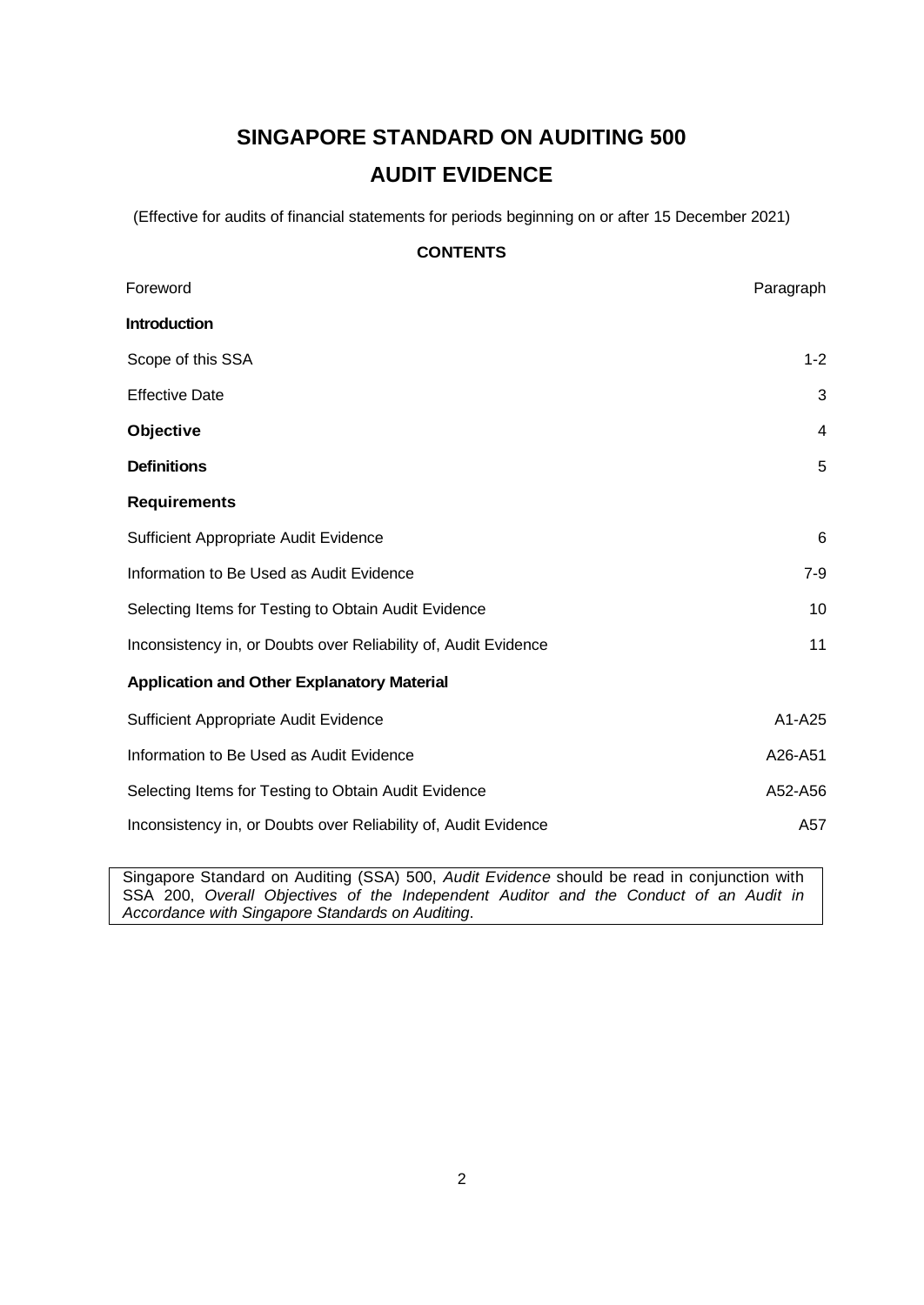# **SINGAPORE STANDARD SSA 500 ON AUDITING**

# **Foreword**

This Standard is based on International Standard on Auditing 500, with such amendments as were considered appropriate for local adoption.

# **Introduction**

# **Scope of this SSA**

- 1. This Singapore Standard on Auditing (SSA) explains what constitutes audit evidence in an audit of financial statements, and deals with the auditor's responsibility to design and perform audit procedures to obtain sufficient appropriate audit evidence to be able to draw reasonable conclusions on which to base the auditor's opinion.
- 2. This SSA is applicable to all the audit evidence obtained during the course of the audit. Other SSAs deal with specific aspects of the audit (for example, SSA 315 (Revised 2021)<sup>1</sup>), the audit evidence to be obtained in relation to a particular topic (for example, SSA 570 (Revised)<sup>2</sup>), specific procedures to obtain audit evidence (for example, SSA 520<sup>3</sup>), and the evaluation of whether sufficient appropriate audit evidence has been obtained (SSA 200<sup>4</sup> and SSA 330<sup>5</sup>).

# **Effective Date**

3. This SSA is effective for audits of financial statements for periods beginning on or after 15 December 2021.

# **Objective**

4. The objective of the auditor is to design and perform audit procedures in such a way as to enable the auditor to obtain sufficient appropriate audit evidence to be able to draw reasonable conclusions on which to base the auditor's opinion.

# **Definitions**

- 5. For purposes of this SSA, the following terms have the meanings attributed below:
	- (a) Accounting records The records of initial accounting entries and supporting records, such as checks and records of electronic fund transfers; invoices; contracts; the general and subsidiary ledgers, journal entries and other adjustments to the financial statements that are not reflected in journal entries; and records such as work sheets and spreadsheets supporting cost allocations, computations, reconciliations and disclosures.

<sup>1</sup> SSA 315 (Revised 2021), *Identifying and Assessing the Risks of Material Misstatement.*

<sup>2</sup> SSA 570 (Revised), *Going Concern*.

<sup>3</sup> SSA 520, *Analytical Procedures*.

<sup>4</sup> SSA 200, *Overall Objectives of the Independent Auditor and the Conduct of an Audit in Accordance with Singapore Standards on Auditing*.

<sup>5</sup> SSA 330, *The Auditor's Responses to Assessed Risks*.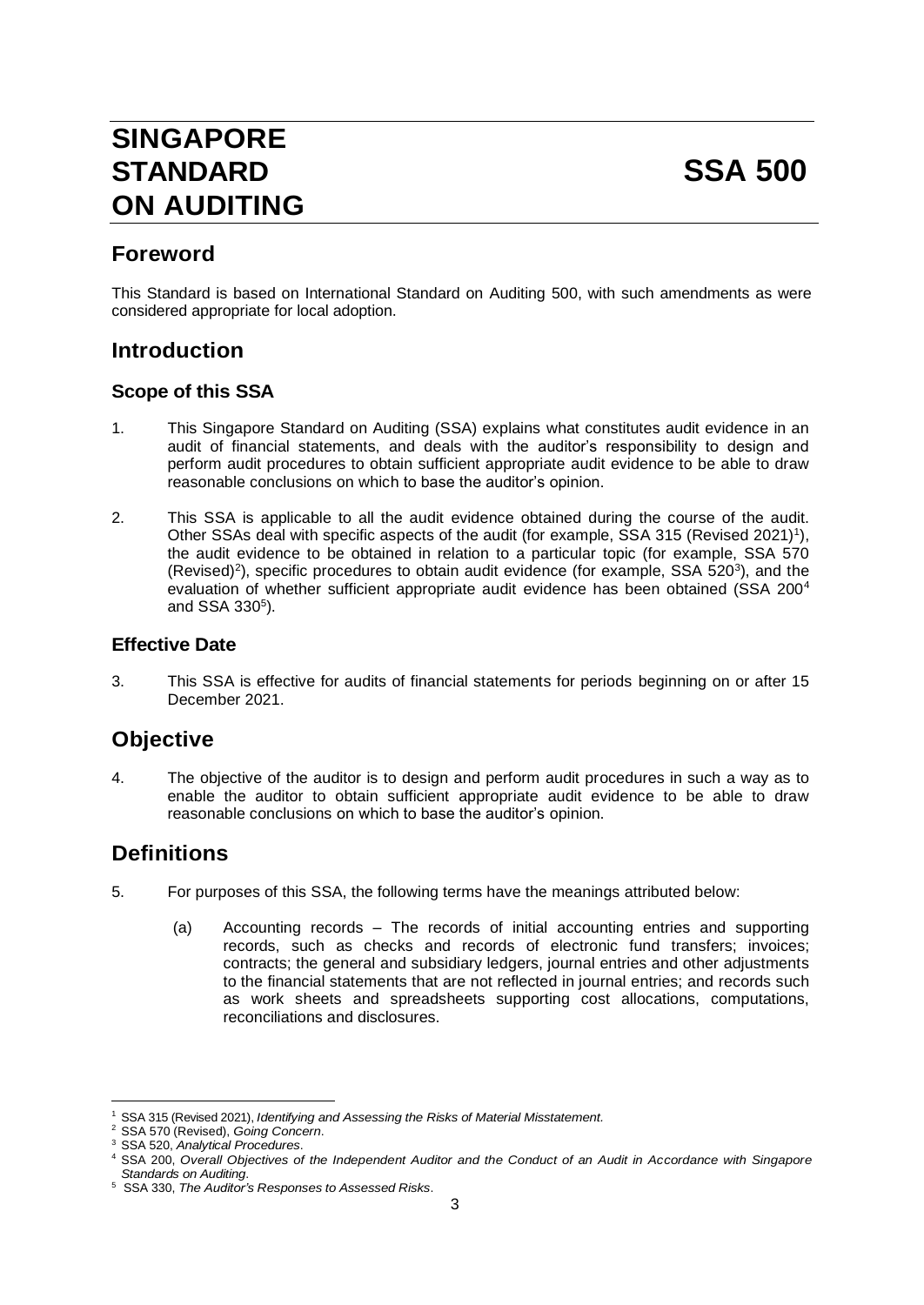- (b) Appropriateness (of audit evidence) The measure of the quality of audit evidence; that is, its relevance and its reliability in providing support for the conclusions on which the auditor's opinion is based.
- (c) Audit evidence Information used by the auditor in arriving at the conclusions on which the auditor's opinion is based. Audit evidence includes both information contained in the accounting records underlying the financial statements and information obtained from other sources.
- (cA) External information source An external individual or organization that provides information that has been used by the entity in preparing the financial statements, or that has been obtained by the auditor as audit evidence, when such information is suitable for use by a broad range of users. When information has been provided by an individual or organization acting in the capacity of a management's expert, service organization<sup>6</sup>, or auditor's expert<sup>7</sup> the individual or organization is not considered an external information source with respect to that particular information. (Ref: Para. A1A-A1C)
	- (d) Management's expert An individual or organization possessing expertise in a field other than accounting or auditing, whose work in that field is used by the entity to assist the entity in preparing the financial statements.
	- (e) Sufficiency (of audit evidence) The measure of the quantity of audit evidence. The quantity of the audit evidence needed is affected by the auditor's assessment of the risks of material misstatement and also by the quality of such audit evidence.

# **Requirements**

## **Sufficient Appropriate Audit Evidence**

6. The auditor shall design and perform audit procedures that are appropriate in the circumstances for the purpose of obtaining sufficient appropriate audit evidence. (Ref: Para. A1-A25)

## **Information to Be Used as Audit Evidence**

- 7. When designing and performing audit procedures, the auditor shall consider the relevance and reliability of the information to be used as audit evidence, including information obtained from an external information source. (Ref: Para. A26-A33g)
- 8. If information to be used as audit evidence has been prepared using the work of a management's expert, the auditor shall, to the extent necessary, having regard to the significance of that expert's work for the auditor's purposes,: (Ref: Para. A34-A36)
	- (a) Evaluate the competence, capabilities and objectivity of that expert; (Ref: Para. A37- A43)
	- (b) Obtain an understanding of the work of that expert; and (Ref: Para. A44-A47)
	- (c) Evaluate the appropriateness of that expert's work as audit evidence for the relevant assertion. (Ref: Para. A48)
- 9. When using information produced by the entity, the auditor shall evaluate whether the information is sufficiently reliable for the auditor's purposes, including as necessary in the circumstances:

<sup>6</sup> SSA 402*, Audit Considerations Relating to an Entity Using a Service Organization*, paragraph 8.

<sup>7</sup> SSA 620, *Using the Work of an Auditor's Expert*, paragraph 6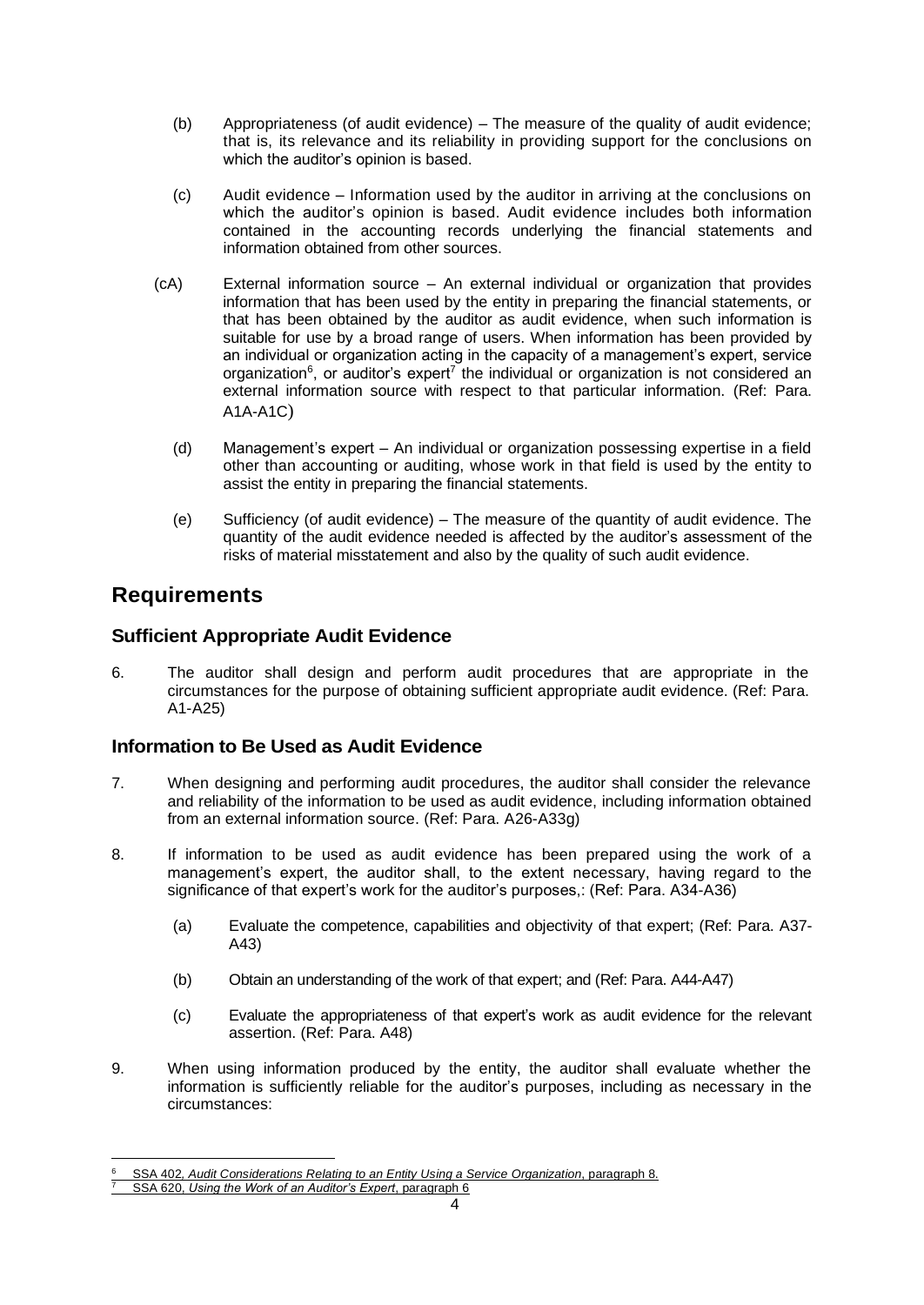- (a) Obtaining audit evidence about the accuracy and completeness of the information; and (Ref: Para. A49-A50)
- (b) Evaluating whether the information is sufficiently precise and detailed for the auditor's purposes. (Ref: Para. A51)

#### **Selecting Items for Testing to Obtain Audit Evidence**

10. When designing tests of controls and tests of details, the auditor shall determine means of selecting items for testing that are effective in meeting the purpose of the audit procedure. (Ref: Para. A52-A56)

#### **Inconsistency in, or Doubts over Reliability of, Audit Evidence**

- 11. If:
	- (a) audit evidence obtained from one source is inconsistent with that obtained from another; or
	- (b) the auditor has doubts over the reliability of information to be used as audit evidence,

the auditor shall determine what modifications or additions to audit procedures are necessary to resolve the matter, and shall consider the effect of the matter, if any, on other aspects of the audit. (Ref: Para. A57)

**\*\*\***

# **Application and Other Explanatory Material**

#### **External Information Source (Ref: Para 5(cA))**

- A1a. External information sources may include pricing services, governmental organizations, central banks or recognized stock exchanges. Examples of information that may be obtained from external information sources include:
	- Prices and pricing related data;
	- Macro-economic data, such as historical and forecast unemployment rates and economic growth rates, or census data;
	- Credit history data;
	- Industry specific data, such as an index of reclamation costs for certain extractive industries, or viewership information or ratings used to determine advertising revenue in the entertainment industry; and
	- Mortality tables used to determine liabilities in the life insurance and pension sectors.
- A1b. A particular set of information is more likely to be suitable for use by a broad range of users and less likely to be subject to influence by any particular user if the external individual or organization provides it to the public for free, or makes it available to a wide range of users in return for payment of a fee. Judgment may be required in determining whether the information is suitable for use by a broad range of users, taking into account the ability of the entity to influence the external information source.
- A1c. An external individual or organization cannot, in respect of any particular set of information, be both an external information source and a management's expert, or service organization or auditor's expert.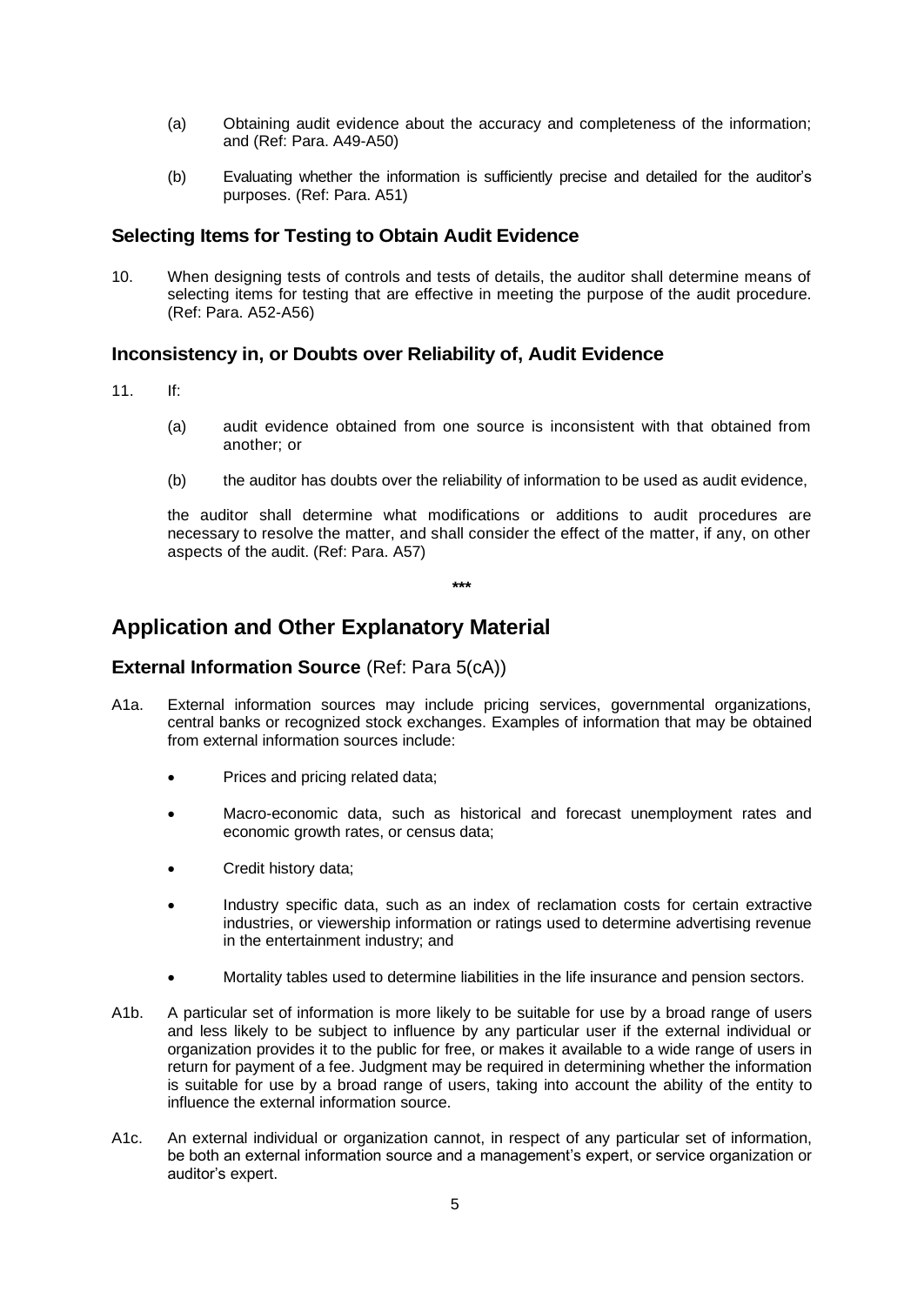- A1d. However, an external individual or organization may, for example, be acting as a management's expert when providing a particular set of information, but may be acting as an external information source when providing a different set of information. In some circumstances, professional judgment may be needed to determine whether an external individual or organization is acting as an external information source or as a management's expert with respect to a particular set of information. In other circumstances, the distinction may be clear. For example:
	- An external individual or organization may be providing information about real estate prices that is suitable for use by a broad range of users, for example, information made generally available pertaining to a geographical region, and be determined to be an external information source with respect to that set of information. The same external organization may also be acting as a management's or auditor's expert in providing commissioned valuations, with respect to the entity's real estate portfolio specifically tailored for the entity's facts and circumstances.
	- Some actuarial organizations publish mortality tables for general use which, when used by an entity, would generally be considered to be information from an external information source. The same actuarial organization may also be a management's expert with respect to different information tailored to the specific circumstances of the entity to help management determine the pension liability for several of the entity's pension plans.
	- An external individual or organization may possess expertise in the application of models to estimate the fair value of securities for which there is no observable market. If the external individual or organization applies that expertise in making an estimate specifically for the entity and that work is used by management in preparing its financial statements, the external individual or organization is likely to be a management's expert with respect to that information. If, on the other hand, that external individual or organization merely provides, to the public, prices or pricingrelated data regarding private transactions, and the entity uses that information in its own estimation methods, the external individual or organization is likely to be an external information source with respect to such information.
	- An external individual or organization may publish information, suitable for a broad range of users, about risks or conditions in an industry. If used by an entity in preparing its risk disclosures (for example in compliance with SFRS(I) 7 and FRS 107<sup>8</sup>), such information would ordinarily be considered to be information from an external information source. However, if the same type of information has been specifically commissioned by the entity to use its expertise to develop information about those risks, tailored to the entity's circumstances, the external individual or organization is likely to be acting as a management's expert.
	- An external individual or organization may apply its expertise in providing information about current and future market trends, which it makes available to, and is suitable for use by, a broad range of users. If used by the entity to help make decisions about assumptions to be used in making accounting estimates, such information is likely to be considered to be information from an external information source. If the same type of information has been commissioned by the entity to address current and future trends relevant to the entity's specific facts and circumstances, the external individual or organization is likely to be acting as a management's expert.

# **Sufficient Appropriate Audit Evidence** (Ref: Para. 6)

A1. Audit evidence is necessary to support the auditor's opinion and report. It is cumulative in nature and is primarily obtained from audit procedures performed during the course of the audit. It may, however, also include information obtained from other sources such as

<sup>8</sup> SFRS(I) 7, *Financial Instruments: Disclosures* and FRS 107, *Financial Instruments: Disclosures*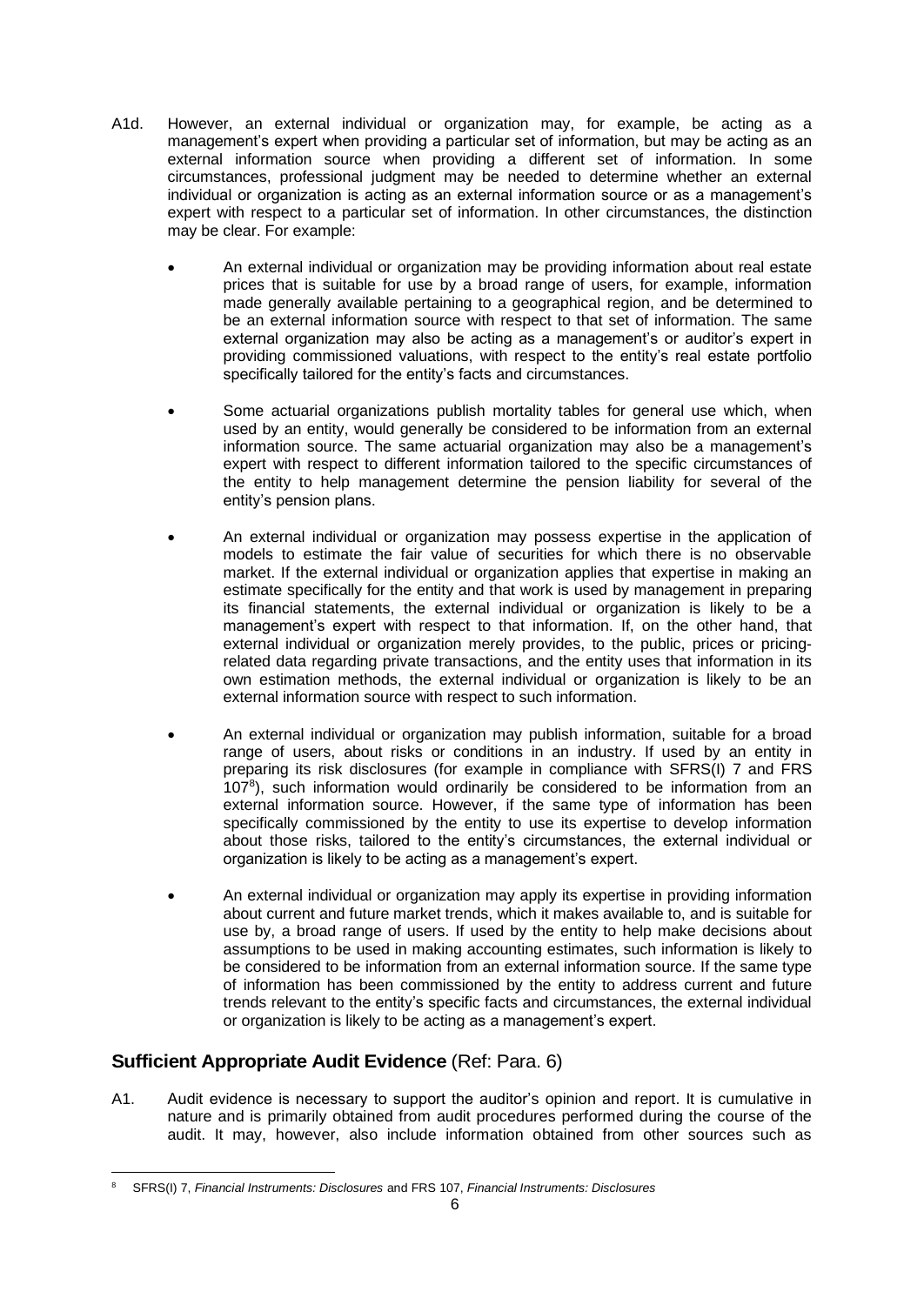previous audits (provided the auditor has evaluated whether such information remains relevant and reliable as audit evidence for the current audit<sup>9</sup>) or a firm's quality control procedures for client acceptance and continuance. In addition, the entity's accounting records and other sources internal to the entity are important sources of audit evidence. Information that may be used as audit evidence may have been prepared using the work of a management's expert or be obtained from an external information source. Audit evidence comprises both information that supports and corroborates management's assertions, and any information that contradicts such assertions. In addition, in some cases the absence of information (for example, management's refusal to provide a requested representation) is used by the auditor, and therefore, also constitutes audit evidence.

- A2. Most of the auditor's work in forming the auditor's opinion consists of obtaining and evaluating audit evidence. Audit procedures to obtain audit evidence can include inspection, observation, confirmation, recalculation, reperformance and analytical procedures, often in some combination, in addition to inquiry. Although inquiry may provide important audit evidence, and may even produce evidence of a misstatement, inquiry alone ordinarily does not provide sufficient audit evidence of the absence of a material misstatement at the assertion level, nor of the operating effectiveness of controls.
- A3. As explained in SSA 200<sup>10</sup>, reasonable assurance is obtained when the auditor has obtained sufficient appropriate audit evidence to reduce audit risk (that is, the risk that the auditor expresses an inappropriate opinion when the financial statements are materially misstated) to an acceptably low level.
- A4. The sufficiency and appropriateness of audit evidence are interrelated. Sufficiency is the measure of the quantity of audit evidence. The quantity of audit evidence needed is affected by the auditor's assessment of the risks of misstatement (the higher the assessed risks, the more audit evidence is likely to be required) and also by the quality of such audit evidence (the higher the quality, the less may be required). Obtaining more audit evidence, however, may not compensate for its poor quality.
- A5. Appropriateness is the measure of the quality of audit evidence; that is, its relevance and its reliability in providing support for the conclusions on which the auditor's opinion is based. The reliability of evidence is influenced by its source and by its nature, and is dependent on the individual circumstances under which it is obtained.
- A6. SSA 330 requires the auditor to conclude whether sufficient appropriate audit evidence has been obtained<sup>11</sup>. Whether sufficient appropriate audit evidence has been obtained to reduce audit risk to an acceptably low level, and thereby enable the auditor to draw reasonable conclusions on which to base the auditor's opinion, is a matter of professional judgment. SSA 200 contains discussion of such matters as the nature of audit procedures, the timeliness of financial reporting, and the balance between benefit and cost, which are relevant factors when the auditor exercises professional judgment regarding whether sufficient appropriate audit evidence has been obtained.

#### *Sources of Audit Evidence*

- A7. Some audit evidence is obtained by performing audit procedures to test the accounting records, for example, through analysis and review, reperforming procedures followed in the financial reporting process, and reconciling related types and applications of the same information. Through the performance of such audit procedures, the auditor may determine that the accounting records are internally consistent and agree to the financial statements.
- A8. More assurance is ordinarily obtained from consistent audit evidence obtained from different sources or of a different nature than from items of audit evidence considered individually. For example, corroborating information obtained from a source independent of the entity

<sup>9</sup> SSA 315 (Revised 2021), paragraph 16.

<sup>10</sup> SSA 200, paragraph 5

 $11$  SSA 330, paragraph 26.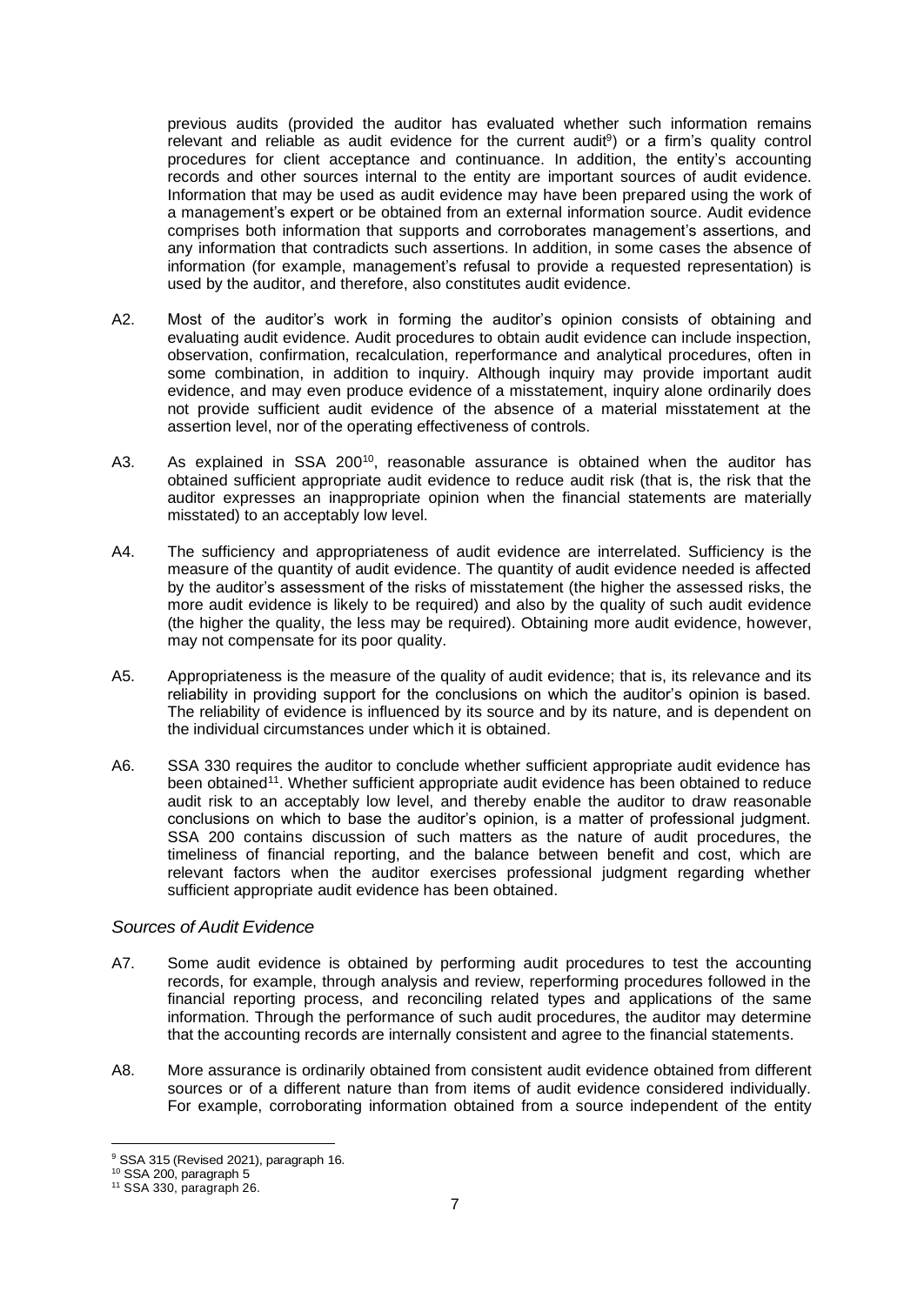may increase the assurance the auditor obtains from audit evidence that is generated internally, such as evidence existing within the accounting records, minutes of meetings, or a management representation.

A9. Information from sources independent of the entity that the auditor may use as audit evidence may include confirmations from third parties and information from an external information source, including analysts' reports, and comparable data about competitors (benchmarking data).

#### *Audit Procedures for Obtaining Audit Evidence*

- A10. As required by, and explained further in, SSA 315 (Revised 2021) and SSA 330, audit evidence to draw reasonable conclusions on which to base the auditor's opinion is obtained by performing:
	- (a) Risk assessment procedures; and
	- (b) Further audit procedures, which comprise:
		- (i) Tests of controls, when required by the SSAs or when the auditor has chosen to do so; and
		- (ii) Substantive procedures, including tests of details and substantive analytical procedures.
- A11. The audit procedures described in paragraphs A14-A25 below may be used as risk assessment procedures, tests of controls or substantive procedures, depending on the context in which they are applied by the auditor. As explained in SSA 330, audit evidence obtained from previous audits may, in certain circumstances, provide appropriate audit evidence where the auditor performs audit procedures to establish its continuing relevance<sup>12</sup>.
- A12. The nature and timing of the audit procedures to be used may be affected by the fact that some of the accounting data and other information may be available only in electronic form or only at certain points or periods in time. For example, source documents, such as purchase orders and invoices, may exist only in electronic form when an entity uses electronic commerce, or may be discarded after scanning when an entity uses image processing systems to facilitate storage and reference.
- A13. Certain electronic information may not be retrievable after a specified period of time, for example, if files are changed and if backup files do not exist. Accordingly, the auditor may find it necessary as a result of an entity's data retention policies to request retention of some information for the auditor's review or to perform audit procedures at a time when the information is available.

#### Inspection

- A14. Inspection involves examining records or documents, whether internal or external, in paper form, electronic form, or other media, or a physical examination of an asset. Inspection of records and documents provides audit evidence of varying degrees of reliability, depending on their nature and source and, in the case of internal records and documents, on the effectiveness of the controls over their production. An example of inspection used as a test of controls is inspection of records for evidence of authorization.
- A15. Some documents represent direct audit evidence of the existence of an asset, for example, a document constituting a financial instrument such as a stock or bond. Inspection of such documents may not necessarily provide audit evidence about ownership or value. In addition, inspecting an executed contract may provide audit evidence relevant to the

<sup>12</sup> SSA 330, paragraph A35.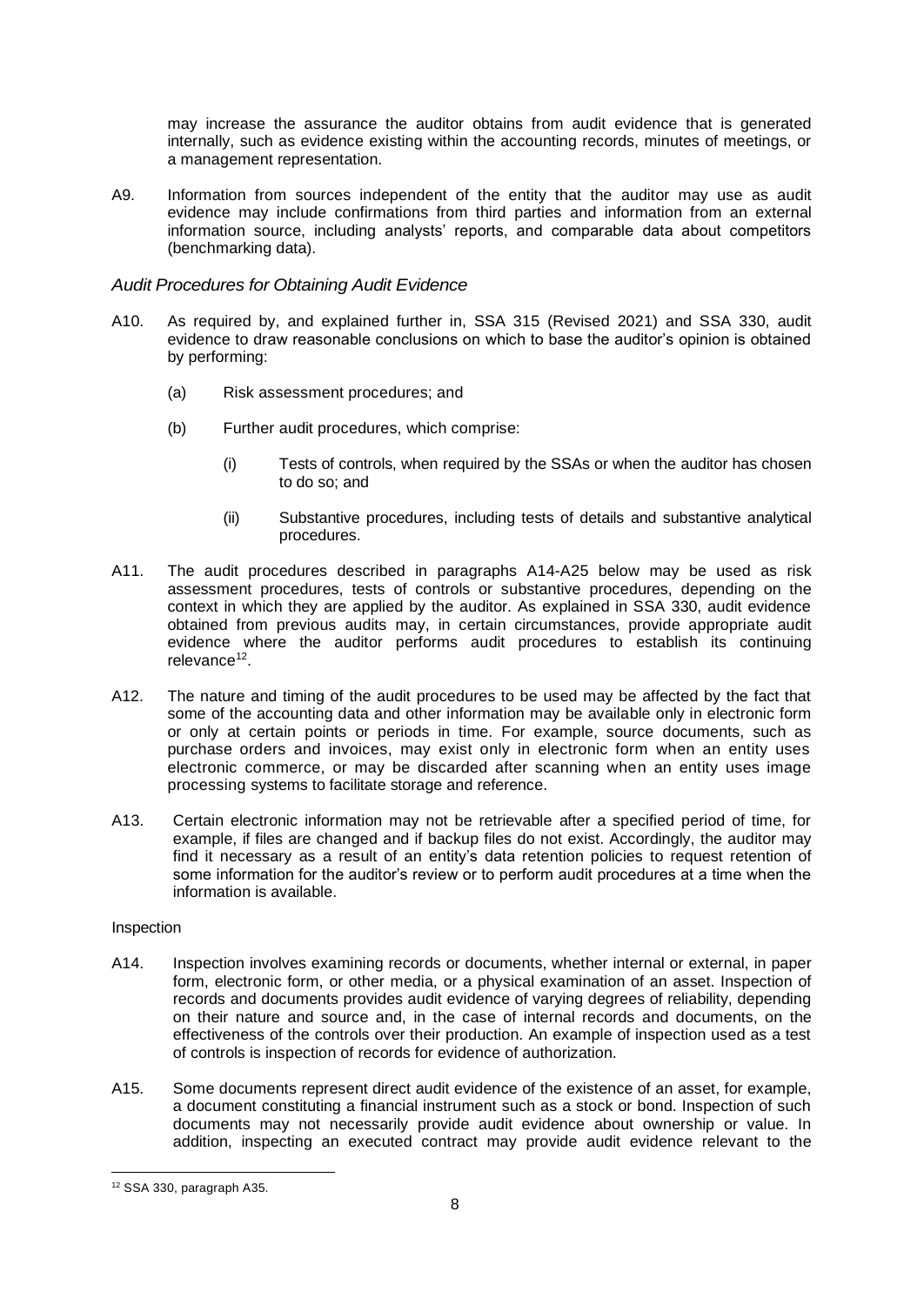entity's application of accounting policies, such as revenue recognition.

A16. Inspection of tangible assets may provide reliable audit evidence with respect to their existence, but not necessarily about the entity's rights and obligations or the valuation of the assets. Inspection of individual inventory items may accompany the observation of inventory counting.

#### **Observation**

A17. Observation consists of looking at a process or procedure being performed by others, for example, the auditor's observation of inventory counting by the entity's personnel, or of the performance of controls. Observation provides audit evidence about the performance of a process or procedure, but is limited to the point in time at which the observation takes place, and by the fact that the act of being observed may affect how the process or procedure is performed. See SSA 501 for further guidance on observation of the counting of inventory<sup>13</sup>.

#### External Confirmation

A18. An external confirmation represents audit evidence obtained by the auditor as a direct written response to the auditor from a third party (the confirming party), in paper form, or by electronic or other medium. External confirmation procedures frequently are relevant when addressing assertions associated with certain account balances and their elements. However, external confirmations need not be restricted to account balances only. For example, the auditor may request confirmation of the terms of agreements or transactions an entity has with third parties; the confirmation request may be designed to ask if any modifications have been made to the agreement and, if so, what the relevant details are. External confirmation procedures also are used to obtain audit evidence about the absence of certain conditions, for example, the absence of a "side agreement" that may influence revenue recognition. See SSA 505 for further guidance<sup>14</sup>.

#### **Recalculation**

A19. Recalculation consists of checking the mathematical accuracy of documents or records. Recalculation may be performed manually or electronically.

#### Reperformance

A20. Reperformance involves the auditor's independent execution of procedures or controls that were originally performed as part of the entity's internal control.

#### Analytical Procedures

A21. Analytical procedures consist of evaluations of financial information through analysis of plausible relationships among both financial and non-financial data. Analytical procedures also encompass such investigation as is necessary of identified fluctuations or relationships that are inconsistent with other relevant information or that differ from expected values by a significant amounts. See SSA 520 for further guidance.

#### Inquiry

A22. Inquiry consists of seeking information of knowledgeable persons, both financial and nonfinancial, within the entity or outside the entity. Inquiry is used extensively throughout the audit in addition to other audit procedures. Inquiries may range from formal written inquiries to informal oral inquiries. Evaluating responses to inquiries is an integral part of the inquiry process.

<sup>13</sup> SSA 501, *Audit Evidence—Specific Considerations for Selected Items*.

<sup>14</sup> SSA 505, *External Confirmations*.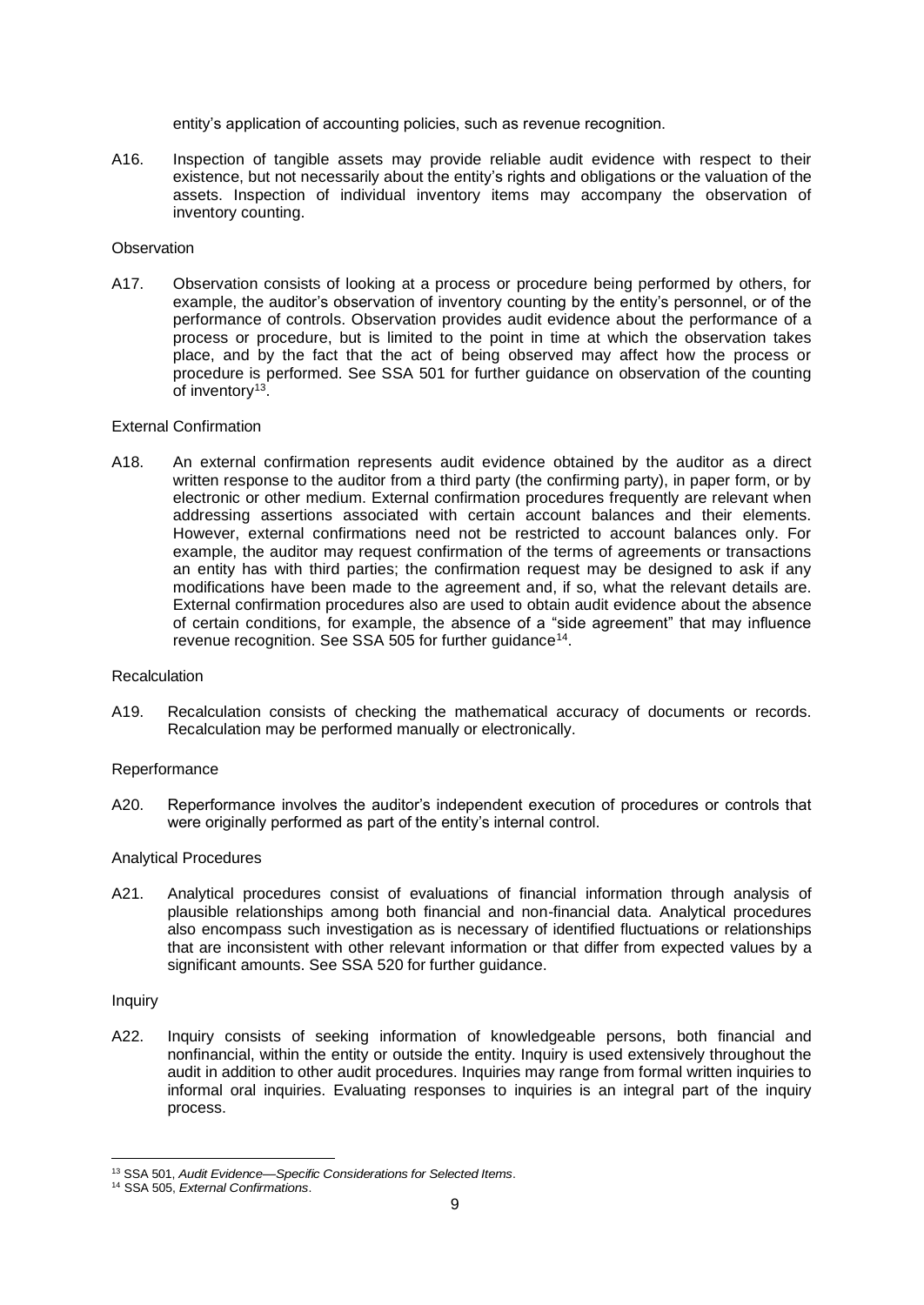- A23. Responses to inquiries may provide the auditor with information not previously possessed or with corroborative audit evidence. Alternatively, responses might provide information that differs significantly from other information that the auditor has obtained, for example, information regarding the possibility of management override of controls. In some cases, responses to inquiries provide a basis for the auditor to modify or perform additional audit procedures.
- A24. Although corroboration of evidence obtained through inquiry is often of particular importance, in the case of inquiries about management intent, the information available to support management's intent may be limited. In these cases, understanding management's past history of carrying out its stated intentions, management's stated reasons for choosing a particular course of action, and management's ability to pursue a specific course of action may provide relevant information to corroborate the evidence obtained through inquiry.
- A25. In respect of some matters, the auditor may consider it necessary to obtain written representations from management and, where appropriate, those charged with governance to confirm responses to oral inquiries. See SSA 580 for further guidance<sup>15</sup>.

## **Information to Be Used as Audit Evidence**

#### *Relevance and Reliability* (Ref: Para. 7)

A26. As noted in paragraph A1, while audit evidence is primarily obtained from audit procedures performed during the course of the audit, it may also include information obtained from other sources such as, for example, previous audits, in certain circumstances, a firm's quality control procedures for client acceptance and continuance and complying with certain additional responsibilities under law, regulation or relevant ethical requirements (e.g., regarding an entity's non-compliance with laws and regulations). The quality of all audit evidence is affected by the relevance and reliability of the information upon which it is based.

#### Relevance

- A27. Relevance deals with the logical connection with, or bearing upon, the purpose of the audit procedure and, where appropriate, the assertion under consideration. The relevance of information to be used as audit evidence may be affected by the direction of testing. For example, if the purpose of an audit procedure is to test for overstatement in the existence or valuation of accounts payable, testing the recorded accounts payable may be a relevant audit procedure. On the other hand, when testing for understatement in the existence or valuation of accounts payable, testing the recorded accounts payable would not be relevant, but testing such information as subsequent disbursements, unpaid invoices, suppliers' statements, and unmatched receiving reports may be relevant.
- A28. A given set of audit procedures may provide audit evidence that is relevant to certain assertions, but not others. For example, inspection of documents related to the collection of receivables after the period end may provide audit evidence regarding existence and valuation, but not necessarily cutoff. Similarly, obtaining audit evidence regarding a particular assertion, for example, the existence of inventory, is not a substitute for obtaining audit evidence regarding another assertion, for example, the valuation of that inventory. On the other hand, audit evidence from different sources or of a different nature may often be relevant to the same assertion.
- A29. Tests of controls are designed to evaluate the operating effectiveness of controls in preventing, or detecting and correcting, material misstatements at the assertion level. Designing tests of controls to obtain relevant audit evidence includes identifying conditions (characteristics or attributes) that indicate performance of a control, and deviation conditions which indicate departures from adequate performance. The presence or absence of those conditions can then be tested by the auditor.

<sup>15</sup> SSA 580, *Written Representations*.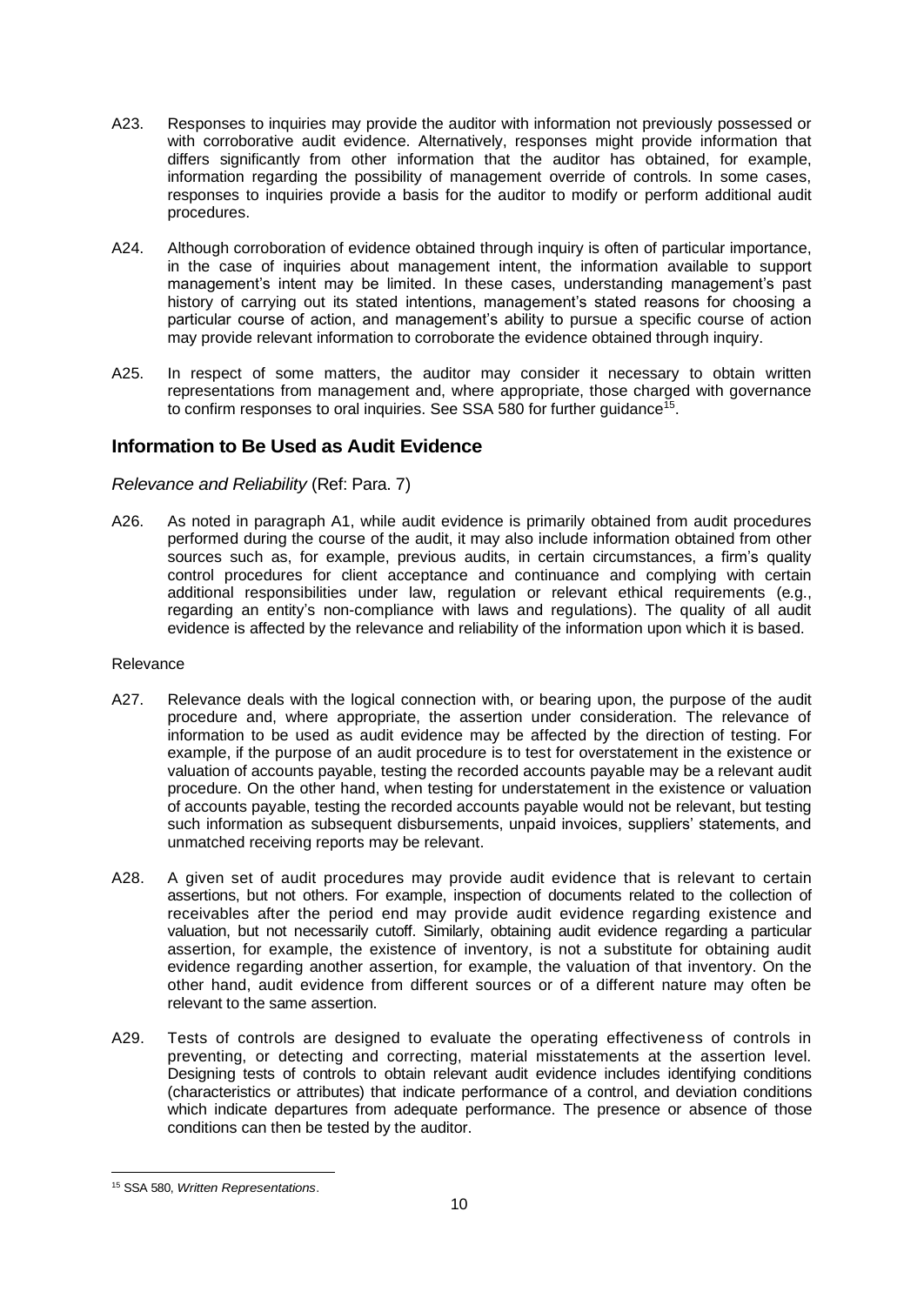A30. Substantive procedures are designed to detect material misstatements at the assertion level. They comprise tests of details and substantive analytical procedures. Designing substantive procedures includes identifying conditions relevant to the purpose of the test that constitute a misstatement in the relevant assertion.

#### **Reliability**

- A31. The reliability of information to be used as audit evidence, and therefore of the audit evidence itself, is influenced by its source and its nature, and the circumstances under which it is obtained, including the controls over its preparation and maintenance where relevant. Therefore, generalizations about the reliability of various kinds of audit evidence are subject to important exceptions. Even when information to be used as audit evidence is obtained from sources external to the entity, circumstances may exist that could affect its reliability. For example, information obtained from a source independent of the entity may not be reliable if the source is not knowledgeable, or a management's expert may lack objectivity. While recognizing that exceptions may exist, the following generalizations about the reliability of audit evidence may be useful:
	- The reliability of audit evidence is increased when it is obtained from independent sources outside the entity.
	- The reliability of audit evidence that is generated internally is increased when the related controls, including those over its preparation and maintenance, imposed by the entity are effective.
	- Audit evidence obtained directly by the auditor (for example, observation of the application of a control) is more reliable than audit evidence obtained indirectly or by inference (for example, inquiry about the application of a control).
	- Audit evidence in documentary form, whether paper, electronic, or other medium, is more reliable than evidence obtained orally (for example, a contemporaneously written record of a meeting is more reliable than a subsequent oral representation of the matters discussed).
	- Audit evidence provided by original documents is more reliable than audit evidence provided by photocopies or facsimiles, or documents that have been filmed, digitized or otherwise transformed into electronic form, the reliability of which may depend on the controls over their preparation and maintenance.
- A32. SSA 520 provides further guidance regarding the reliability of data used for purposes of designing analytical procedures as substantive procedures<sup>16</sup>.
- A33. SSA 240 deals with circumstances where the auditor has reason to believe that a document may not be authentic, or may have been modified without that modification having been disclosed to the auditor<sup>17</sup>.
- A33a. SSA 250 (Revised)<sup>18</sup> provides further guidance with respect to the auditor complying with any additional responsibilities under law, regulation or relevant ethical requirements regarding an entity's identified or suspected non-compliance with laws and regulations that may provide further information that is relevant to the auditor's work in accordance with SSAs and evaluating the implications of such non-compliance in relation to other aspects of the audit.

 $16$  SSA 520, paragraph 5(a).

<sup>17</sup> SSA 240, *The Auditor's Responsibilities Relating to Fraud in an Audit of Financial Statements*, paragraph 13.

<sup>&</sup>lt;sup>18</sup> SSA 250 (Revised), *Consideration of Laws and Regulations in an Audit of Financial Statements, paragraph 9*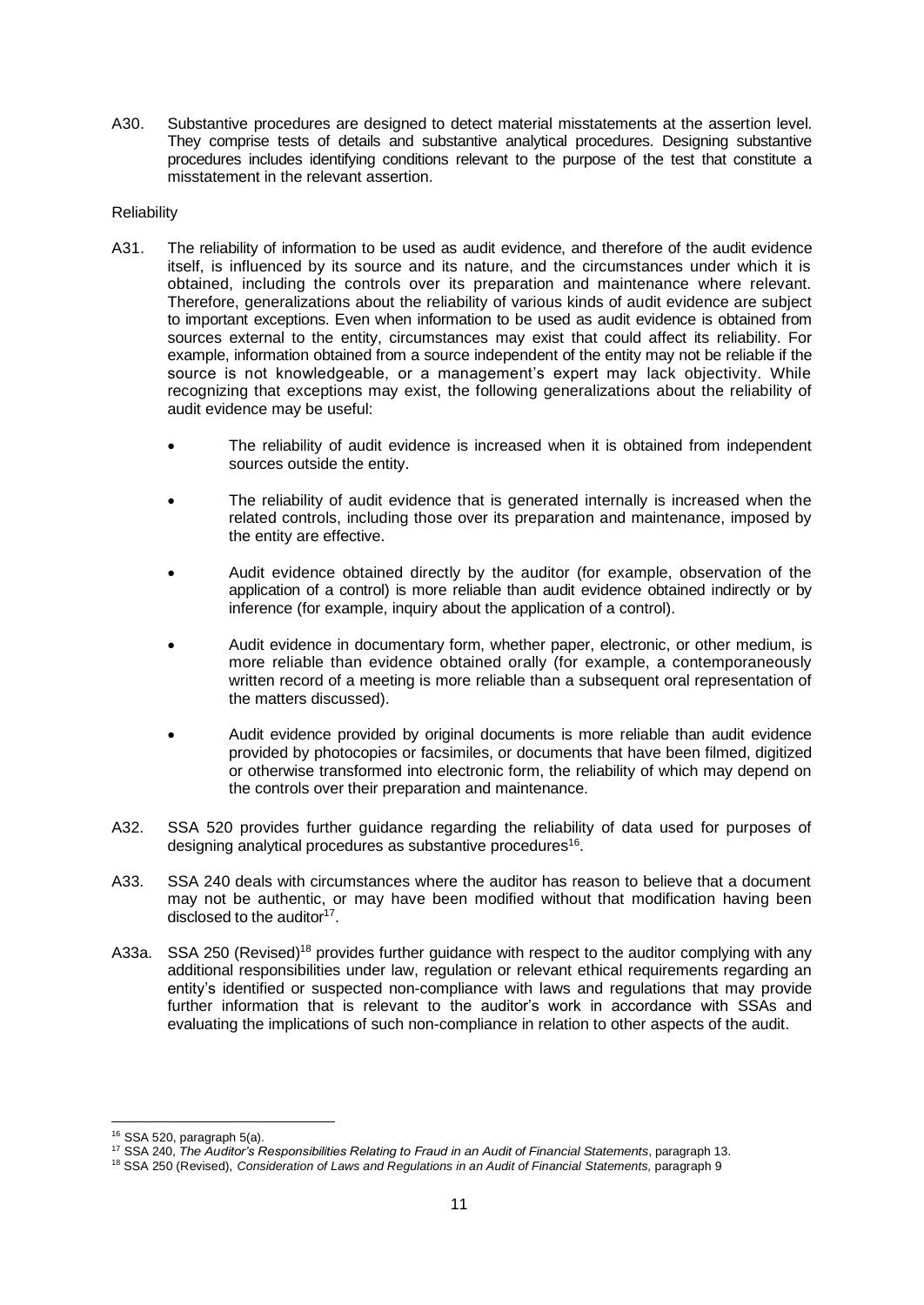#### External Information Sources

- A33b. The auditor is required by paragraph 7 to consider the relevance and reliability of information obtained from an external information source that is to be used as audit evidence, regardless of whether that information has been used by the entity in preparing the financial statements or obtained by the auditor. For information obtained from an external information source, that consideration may, in certain cases, include audit evidence about the external information source or the preparation of the information by the external information source, obtained through designing and performing further audit procedures in accordance with SSA 330 or, where applicable, SSA 540 (Revised).<sup>19</sup>
- A33c. Obtaining an understanding of why management or, when applicable, a management's expert uses an external information source, and how the relevance and reliability of the information was considered (including its accuracy and completeness), may help to inform the auditor's consideration of the relevance and reliability of that information.
- A33d. The following factors may be important when considering the relevance and reliability of information obtained from an external information source, including its accuracy and completeness, taking into account that some of these factors may only be relevant when the information has been used by management in preparing the financial statements or has been obtained by the auditor:
	- The nature and authority of the external information source. For example, a central bank or government statistics office with a legislative mandate to provide industry information to the public is likely to be an authority for certain types of information;
	- The ability to influence the information obtained, through relationships between the entity and the information source;
	- The competence and reputation of the external information source with respect to the information, including whether, in the auditor's professional judgment, the information is routinely provided by a source with a track record of providing reliable information;
	- Past experience of the auditor with the reliability of the information provided by the external information source;
	- Evidence of general market acceptance by users of the relevance and/or reliability of information from an external information source for a similar purpose to that for which the information has been used by management or the auditor;
	- Whether the entity has in place controls to address the relevance and reliability of the information obtained and used;
	- Whether the external information source accumulates overall market information or engages directly in "setting" market transactions;
	- Whether the information is suitable for use in the manner in which it is being used and, if applicable, was developed taking into account the applicable financial reporting framework;
	- Alternative information that may contradict the information used;
	- The nature and extent of disclaimers or other restrictive language relating to the information obtained;

<sup>19</sup> SSA 540 (Revised), *Auditing Accounting Estimates and Disclosures*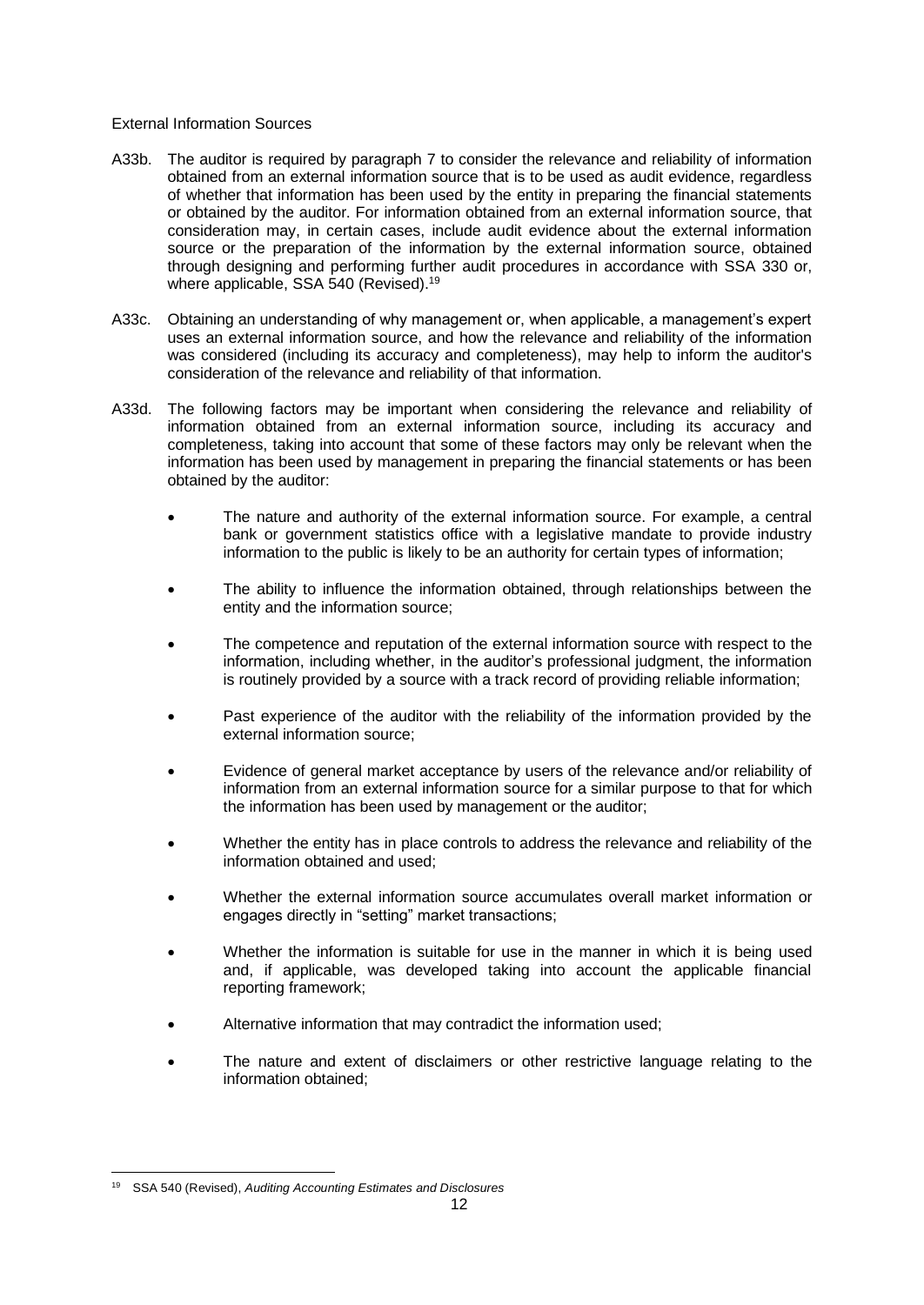- Information about the methods used in preparing the information, how the methods are being applied including, where applicable, how models have been used in such application, and the controls over the methods; and
- When available, information relevant to considering the appropriateness of assumptions and other data applied by the external information sources in developing the information obtained.
- A33e. The nature and extent of the auditor's consideration takes into account the assessed risks of material misstatement at the assertion level to which the use of the external information is relevant, the degree to which the use of that information is relevant to the reasons for the assessed risks of material misstatement and the possibility that the information from the external information source may not be reliable (for example, whether it is from a credible source). Based on the auditor's consideration of the matters described in paragraph A33b, the auditor may determine that further understanding of the entity and its environment, including its internal control, is needed, in accordance with SSA 315 (Revised 2021), or that further audit procedures, in accordance with SSA 330 $^{20}$ , and SSA 540 (Revised)<sup>21</sup> when applicable, are appropriate in the circumstances, to respond to the assessed risks of material misstatement related to the use of information from an external information source. Such procedures may include:
	- Performing a comparison of information obtained from the external information source with information obtained from an alternative independent information source.
	- When relevant to considering management's use of an external information source, obtaining an understanding of controls management has in place to consider the reliability of the information from external information sources, and potentially testing the operating effectiveness of such controls.
	- Performing procedures to obtain information from the external information source to understand its processes, techniques, and assumptions, for the purposes of identifying, understanding and, when relevant, testing the operating effectiveness of its controls.
- A33f. In some situations, there may be only one provider of certain information, for example, information from a central bank or government, such as an inflation rate, or a single recognized industry body. In such cases, the auditor's determination of the nature and extent of audit procedures that may be appropriate in the circumstances is influenced by the nature and credibility of the source of the information, the assessed risks of material misstatement to which that external information is relevant, and the degree to which the use of that information is relevant to the reasons for the assessed risk of material misstatement. For example, when the information is from a credible authoritative source, the extent of the auditor's further audit procedures may be less extensive, such as corroborating the information to the source's website or published information. In other cases, if a source is not assessed as credible, the auditor may determine that more extensive procedures are appropriate and, in the absence of any alternative independent information source against which to compare, may consider whether performing procedures to obtain information from the external information source, when practical, is appropriate in order to obtain sufficient appropriate audit evidence.
- A33g. When the auditor does not have a sufficient basis with which to consider the relevance and reliability of information from an external information source, the auditor may have a limitation on scope if sufficient appropriate audit evidence cannot be obtained through alternative procedures. Any imposed limitation on scope is evaluated in accordance with the requirements of SSA 705 (Revised).<sup>22</sup>

<sup>20</sup> SSA 330, paragraph 6

<sup>&</sup>lt;sup>21</sup> SSA 540 (Revised), paragraph 30

<sup>22</sup> SSA 705 (Revised), *Modifications to the Opinion in the Independent Auditor's Report,* paragraph 13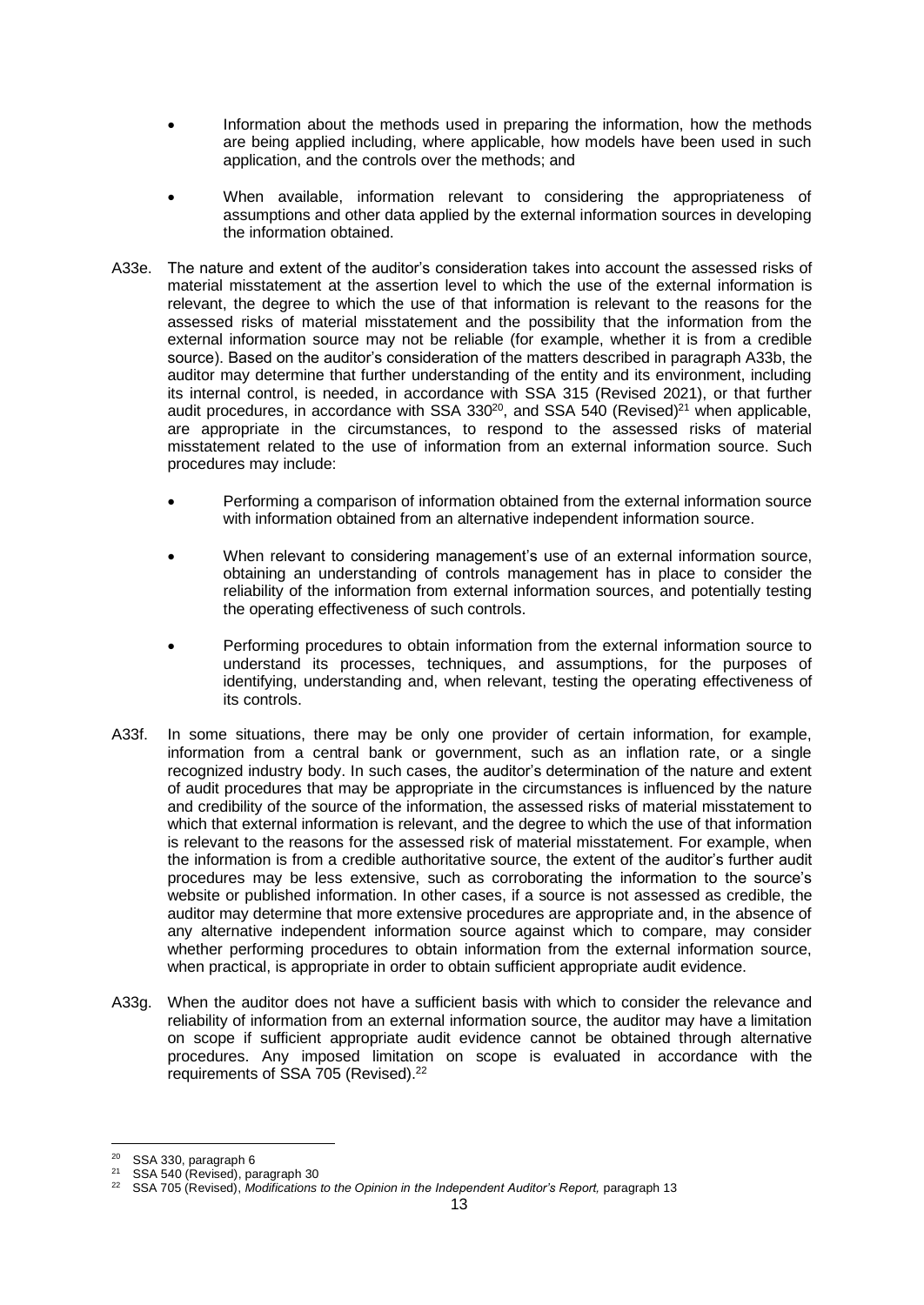#### *Reliability of Information Produced by a Management's Expert* (Ref: Para. 8)

- A34. The preparation of an entity's financial statements may require expertise in a field other than accounting or auditing, such as actuarial calculations, valuations, or engineering data. The entity may employ or engage experts in these fields to obtain the needed expertise to prepare the financial statements. Failure to do so when such expertise is necessary increases the risks of material misstatement.
- A35. When information to be used as audit evidence has been prepared using the work of a management's expert, the requirement in paragraph 8 of this SSA applies. For example, an individual or organization may possess expertise in the application of models to estimate the fair value of securities for which there is no observable market. If the individual or organization applies that expertise in making an estimate which the entity uses in preparing its financial statements, the individual or organization is a management's expert and paragraph 8 applies. If, on the other hand, that individual or organization merely provides price data regarding private transactions not otherwise available to the entity which the entity uses in its own estimation methods, such information, if used as audit evidence, is subject to paragraph 7 of this SSA, being information from an external information source and not the use of a management's expert by the entity.
- A36. The nature, timing and extent of audit procedures in relation to the requirement in paragraph 8 of this SSA, may be affected by such matters as:
	- The nature and complexity of the matter to which the management's expert relates.
	- The risks of material misstatement in the matter.
	- The availability of alternative sources of audit evidence.
	- The nature, scope and objectives of the management's expert's work.
	- Whether the management's expert is employed by the entity, or is a party engaged by it to provide relevant services.
	- The extent to which management can exercise control or influence over the work of the management's expert.
	- Whether the management's expert is subject to technical performance standards or other professional or industry requirements.
	- The nature and extent of any controls within the entity over the management's expert's work.
	- The auditor's knowledge and experience of the management's expert's field of expertise.
	- The auditor's previous experience of the work of that expert.

The Competence, Capabilities and Objectivity of a Management's Expert (Ref: Para. 8(a))

A37. Competence relates to the nature and level of expertise of the management's expert. Capability relates the ability of the management's expert to exercise that competence in the circumstances. Factors that influence capability may include, for example, geographic location, and the availability of time and resources. Objectivity relates to the possible effects that bias, conflict of interest or the influence of others may have on the professional or business judgment of the management's expert. The competence, capabilities and objectivity of a management's expert, and any controls within the entity over that expert's work, are important factors in relation to the reliability of any information produced by a management's expert.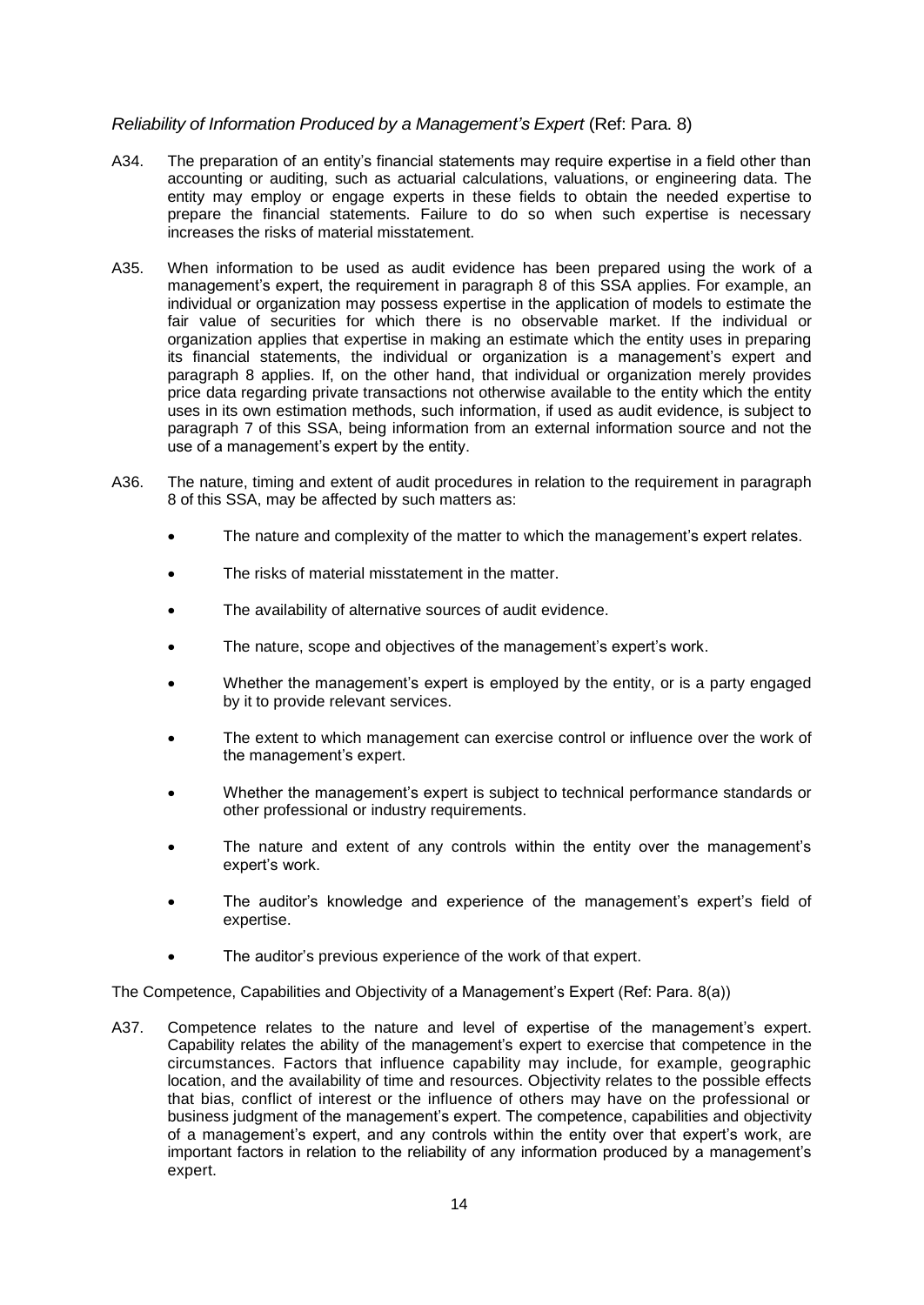- A38. Information regarding the competence, capabilities and objectivity of a management's expert may come from a variety of sources, such as:
	- Personal experience with previous work of that expert.
	- Discussions with that expert.
	- Discussions with others who are familiar with that expert's work.
	- Knowledge of that expert's qualifications, membership of a professional body or industry association, license to practice, or other forms of external recognition.
	- Published papers or books written by that expert.
	- An auditor's expert, if any, who assists the auditor in obtaining sufficient appropriate audit evidence with respect to information produced by the management's expert.
- A39. Matters relevant to evaluating the competence, capabilities and objectivity of a management's expert include whether that expert's work is subject to technical performance standards or other professional or industry requirements, for example, ethical standards and other membership requirements of a professional body or industry association, accreditation standards of a licensing body, or requirements imposed by law or regulation.
- A40. Other matters that may be relevant include:
	- The relevance of the management's expert's competence to the matter for which that expert's work will be used, including any areas of specialty within that expert's field. For example, a particular actuary may specialize in property and casualty insurance, but have limited expertise regarding pension calculations.
	- The management's expert's competence with respect to relevant accounting requirements, for example, knowledge of assumptions and methods, including models where applicable, that are consistent with the applicable financial reporting framework.
	- Whether unexpected events, changes in conditions, or the audit evidence obtained from the results of audit procedures indicate that it may be necessary to reconsider the initial evaluation of the competence, capabilities and objectivity of the management's expert as the audit progresses.
- A41. A broad range of circumstances may threaten objectivity, for example, self-interest threats, advocacy threats, familiarity threats, self-review threats and intimidation threats. Safeguards may reduce such threats, and may be created either by external structures (for example, the management's expert's profession, legislation or regulation), or by the management's expert's work environment (for example, quality control policies and procedures).
- A42. Although safeguards cannot eliminate all threats to a management's expert's objectivity, threats such as intimidation threats may be of less significance to an expert engaged by the entity than to an expert employed by the entity, and the effectiveness of safeguards such as quality control policies and procedures may be greater. Because the threat to objectivity created by being an employee of the entity will always be present, an expert employed by the entity cannot ordinarily be regarded as being more likely to be objective than other employees of the entity.
- A43. When evaluating the objectivity of an expert engaged by the entity, it may be relevant to discuss with management and that expert any interests and relationships that may create threats to the expert's objectivity, and any applicable safeguards, including any professional requirements that apply to the expert; and to evaluate whether the safeguards are adequate. Interests and relationships creating threats may include: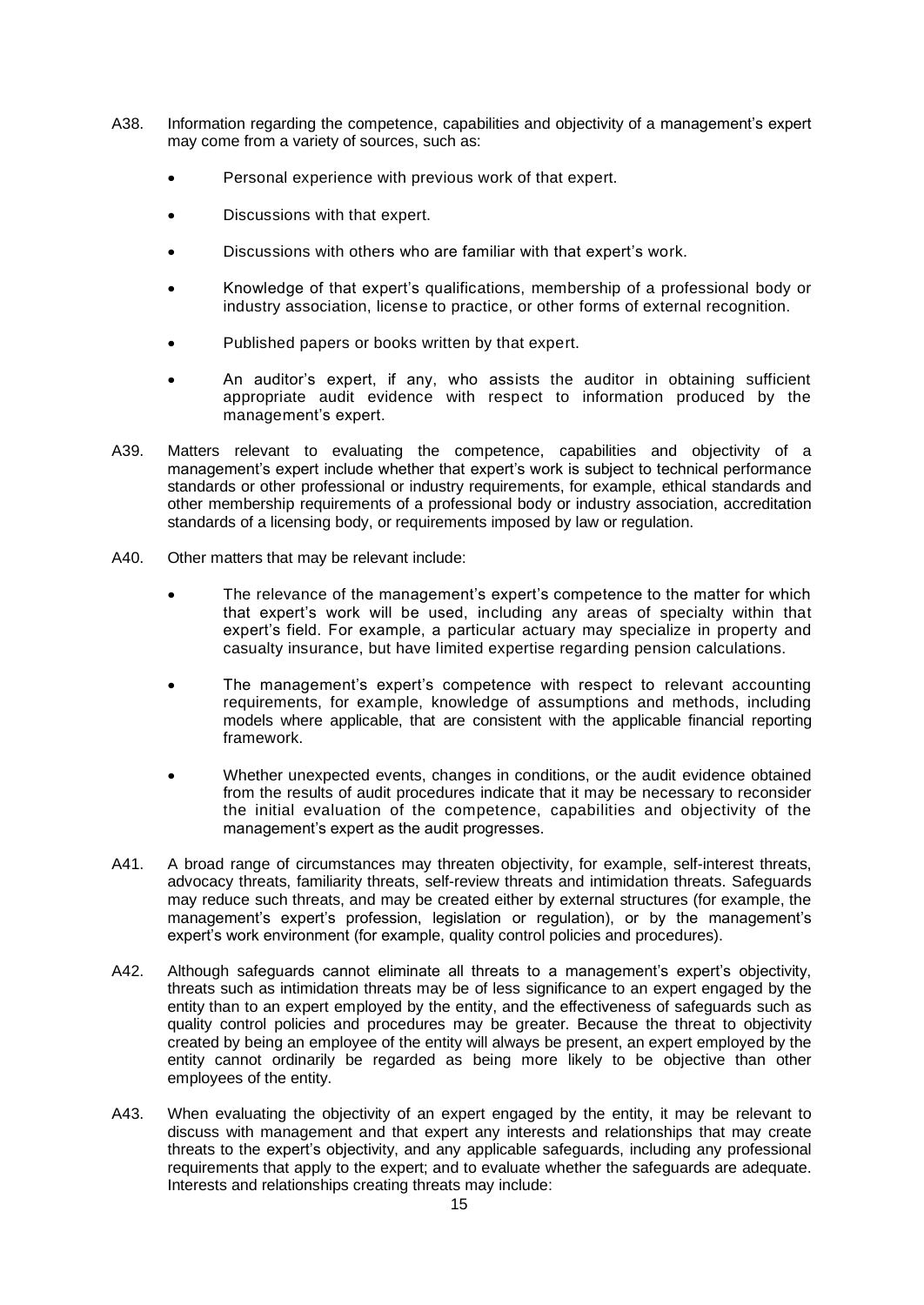- Financial interests.
- Business and personal relationships.
- Provision of other services.

Obtaining an Understanding of the Work of the Management's Expert (Ref: Para. 8(b))

- A44. An understanding of the work of the management's expert includes an understanding of the relevant field of expertise. An understanding of the relevant field of expertise may be obtained in conjunction with the auditor's determination of whether the auditor has the expertise to evaluate the work of the management's expert, or whether the auditor needs an auditor's expert for this purpose $^{23}$ .
- A45. Aspects of the management's expert's field relevant to the auditor's understanding may include:
	- Whether that expert's field has areas of specialty within it that are relevant to the audit.
	- Whether any professional or other standards, and regulatory or legal requirements apply.
	- What assumptions and methods are used by the management's expert, and whether they are generally accepted within that expert's field and appropriate for financial reporting purposes.
	- The nature of internal and external data or information the auditor's expert uses.
- A46. In the case of a management's expert engaged by the entity, there will ordinarily be an engagement letter or other written form of agreement between the entity and that expert. Evaluating that agreement when obtaining an understanding of the work of the management's expert may assist the auditor in determining the appropriateness of the following for the auditor's purposes:
	- The nature, scope and objectives of that expert's work;
	- The respective roles and responsibilities of management and that expert; and
	- The nature, timing and extent of communication between management and that expert, including the form of any report to be provided by that expert.
- A47. In the case of a management's expert employed by the entity, it is less likely there will be a written agreement of this kind. Inquiry of the expert and other members of management may be the most appropriate way for the auditor to obtain the necessary understanding.

Evaluating the Appropriateness of the Management's Expert's Work (Ref: Para. 8(c))

- A48. Considerations when evaluating the appropriateness of the management's expert's work as audit evidence for the relevant assertion may include:
	- The relevance and reasonableness of that expert's findings or conclusions, their consistency with other audit evidence, and whether they have been appropriately reflected in the financial statements;
	- If that expert's work involves use of significant assumptions and methods, the relevance and reasonableness of those assumptions and methods; and

<sup>23</sup> SSA 620, *Using the Work of an Auditor's Expert*, paragraph 7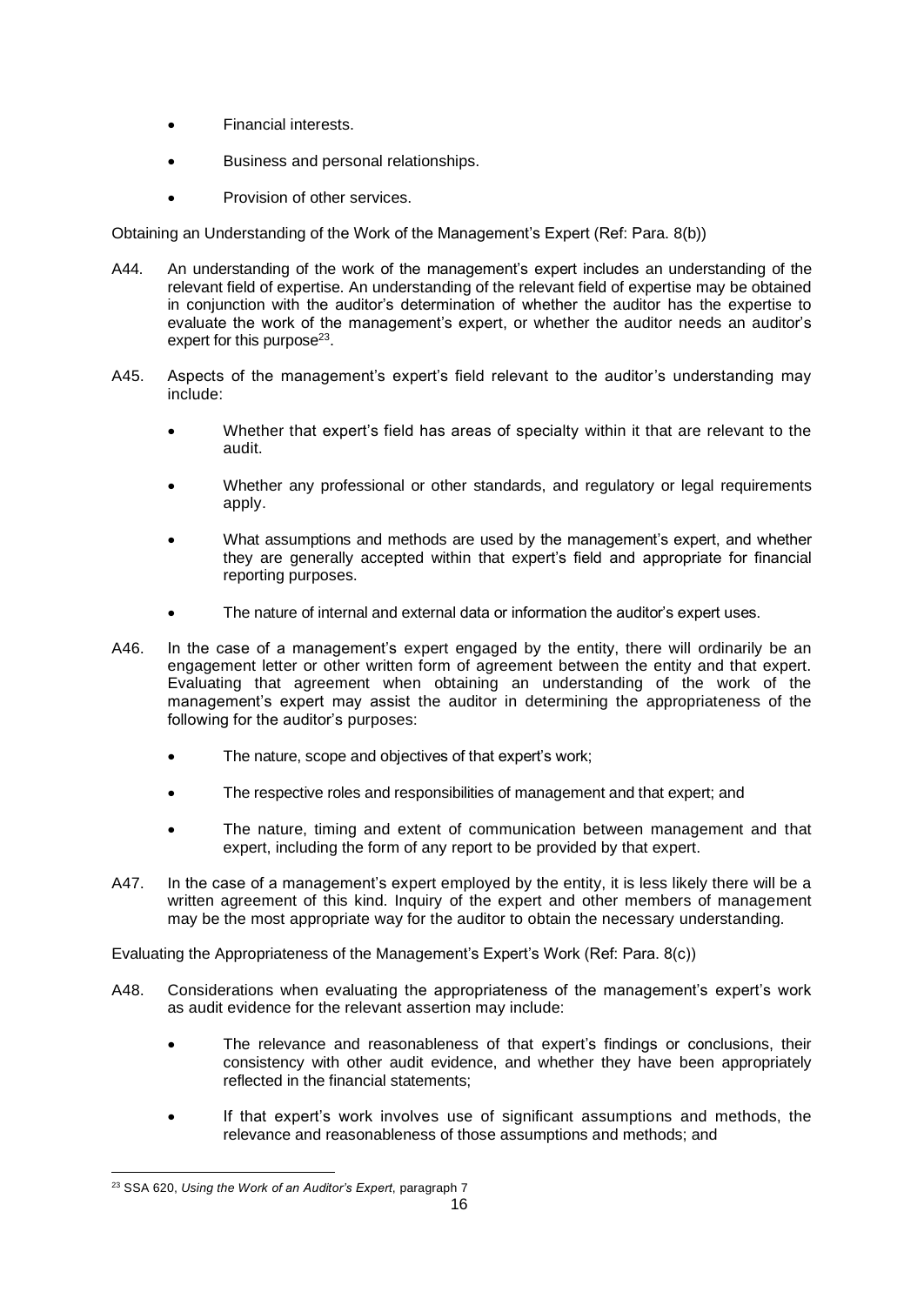- If that expert's work involves significant use of source data the relevance, completeness, and accuracy of that source data.
- If that expert's work involves the use of information from an external information source, the relevance and reliability of that information.

*Information Produced by the Entity and Used for the Auditor's Purposes* (Ref: Para. 9(a)- (b))

- A49. In order for the auditor to obtain reliable audit evidence, information produced by the entity that is used for performing audit procedures needs to be sufficiently complete and accurate. For example, the effectiveness of auditing revenue by applying standard prices to records of sales volume is affected by the accuracy of the price information and the completeness and accuracy of the sales volume data. Similarly, if the auditor intends to test a population (for example, payments) for a certain characteristic (for example, authorization), the results of the test will be less reliable if the population from which items are selected for testing is not complete.
- A50. Obtaining audit evidence about the accuracy and completeness of such information may be performed concurrently with the actual audit procedure applied to the information when obtaining such audit evidence is an integral part of the audit procedure itself. In other situations, the auditor may have obtained audit evidence of the accuracy and completeness of such information by testing controls over the preparation and maintenance of the information. In some situations, however, the auditor may determine that additional audit procedures are needed.
- A51. In some cases, the auditor may intend to use information produced by the entity for other audit purposes. For example, the auditor may intend to make use of the entity's performance measures for the purpose of analytical procedures, or to make use of the entity's information produced for monitoring activities, such as reports of the internal audit function. In such cases, the appropriateness of the audit evidence obtained is affected by whether the information is sufficiently precise or detailed for the auditor's purposes. For example, performance measures used by management may not be precise enough to detect material misstatements.

#### **Selecting Items for Testing to Obtain Audit Evidence** (Ref: Para. 10)

- A52. An effective test provides appropriate audit evidence to an extent that, taken with other audit evidence obtained or to be obtained, will be sufficient for the auditor's purposes. In selecting items for testing, the auditor is required by paragraph 7 to determine the relevance and reliability of information to be used as audit evidence; the other aspect of effectiveness (sufficiency) is an important consideration in selecting items to test. The means available to the auditor for selecting items for testing are:
	- (a) Selecting all items (100% examination);
	- (b) Selecting specific items; and
	- (c) Audit sampling.

The application of any one or combination of these means may be appropriate depending on the particular circumstances, for example, the risks of material misstatement related to the assertion being tested, and the practicality and efficiency of the different means.

#### *Selecting All Items*

A53. The auditor may decide that it will be most appropriate to examine the entire population of items that make up a class of transactions or account balance (or a stratum within that population). 100% examination is unlikely in the case of tests of controls; however, it is